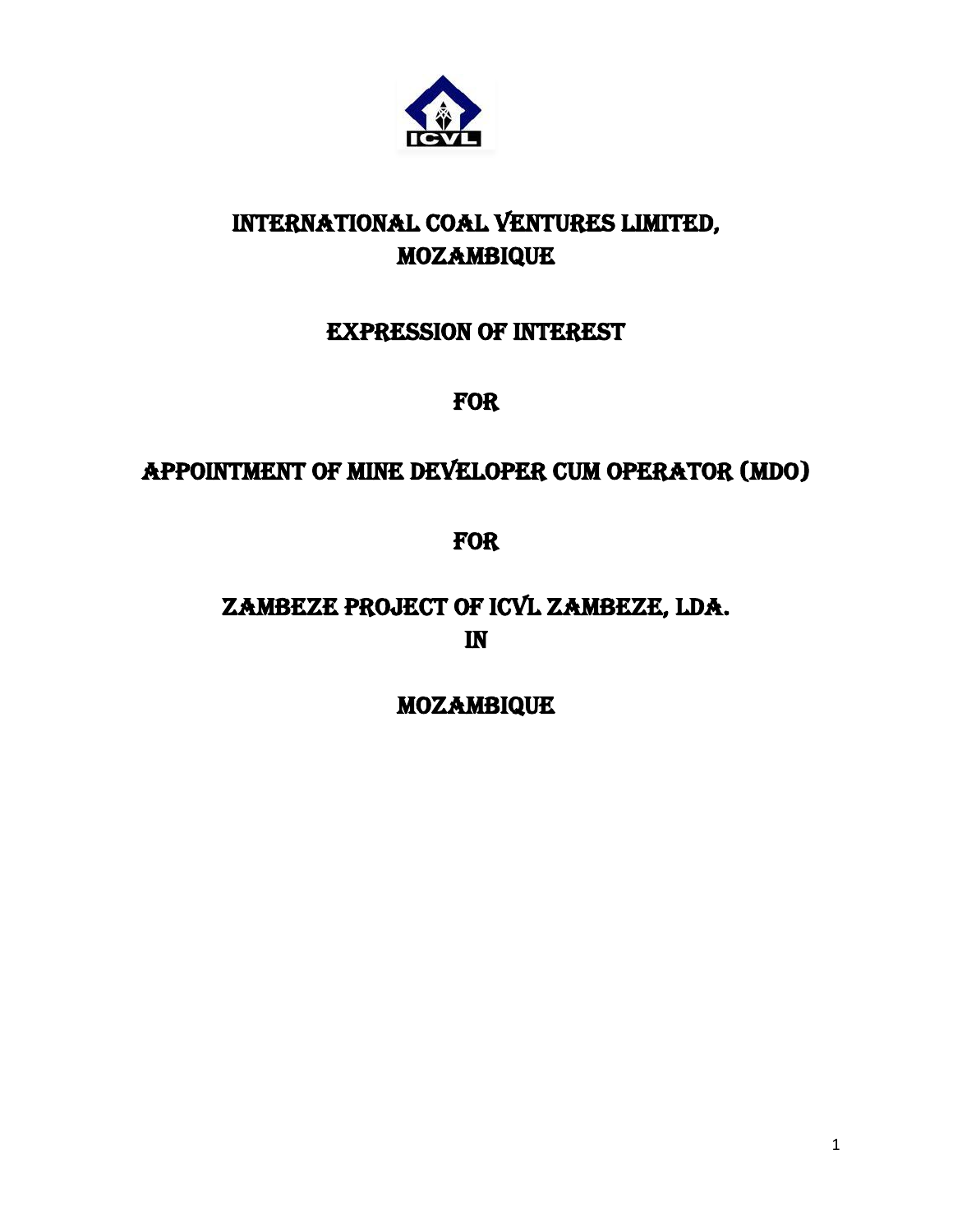

### **INTERNATIONAL COAL VENTURES LIMITED, MOZAMBIQUE**

### **Invitation for "Expression of Interest" for Appointment of Mine Developer cum Operator (MDO) for Zambeze Project of ICVL, Zambeze, lda. in Mozambique**

#### Invitation Notice No.: number ICVL/IZL/21-22/EOI/01

#### **1. Background:**

- 1.1 International Coal Ventures Limited ("ICVL") is the parent company of ICVL Zambeze, Limitada ("IZL") and IZL is holder of a Mining Concession for a tenement area licensed as CM 4695C (former EPL946L) (also referred hereinafter as "Zambeze Coal Mine Project";
- 1.2 "Zambeze Project" or "Zambeze Coal Block") located in the Tete Province, in an approximate DUAT (Right to Use) area of 5,595 hectares, covering mainly in the Tete Municipality, and a smaller area in the neighboring District of Moatize (to the northeast)..
- 1.3 Zambeze Coal Mine Project is 100% held by ICVL Zambeze,Lda ("IZL") pursuant to the Mining Concession 4695C and the Mining Contract signed with the Government of the Republic of Mozambique (approved by Resolution 67/2013 of August 20,2014).
- 1.4 IZL intends to develop its Zambeze Coal Mine Project to progressively produce 22 million tons of Run of Mine ("RoM") coal per annum and remove minimum of 42 million BCM (bank cubic meters) of associated overburden (OB)/waste per annum. For this purpose, IZL invites duly qualified entities to submit an Expression of Interest ("EOI") for rendering all the Mine Developer cum Operator ("MDO") related services for the Zambeze Project.

### **2. About the Zambeze Project**

- 1.1 The IZL`s Zambeze Project consists of the development of an opencast coal mine and a coal processing plant, delivering Coking coal and Thermal coal products to the point of delivery It includes the development of all associated infrastructure to support this Greenfield project. The coking coal product is the focus of this project and has a long-term strategic value for IZL.
- 1.2 The Zambeze Project reserve is located north-west of the town of Tete, in Mozambique. The successful advancement of the Zambeze Project will result in a multi-billion (US) dollar development project that will contribute to the country´s economic and social development.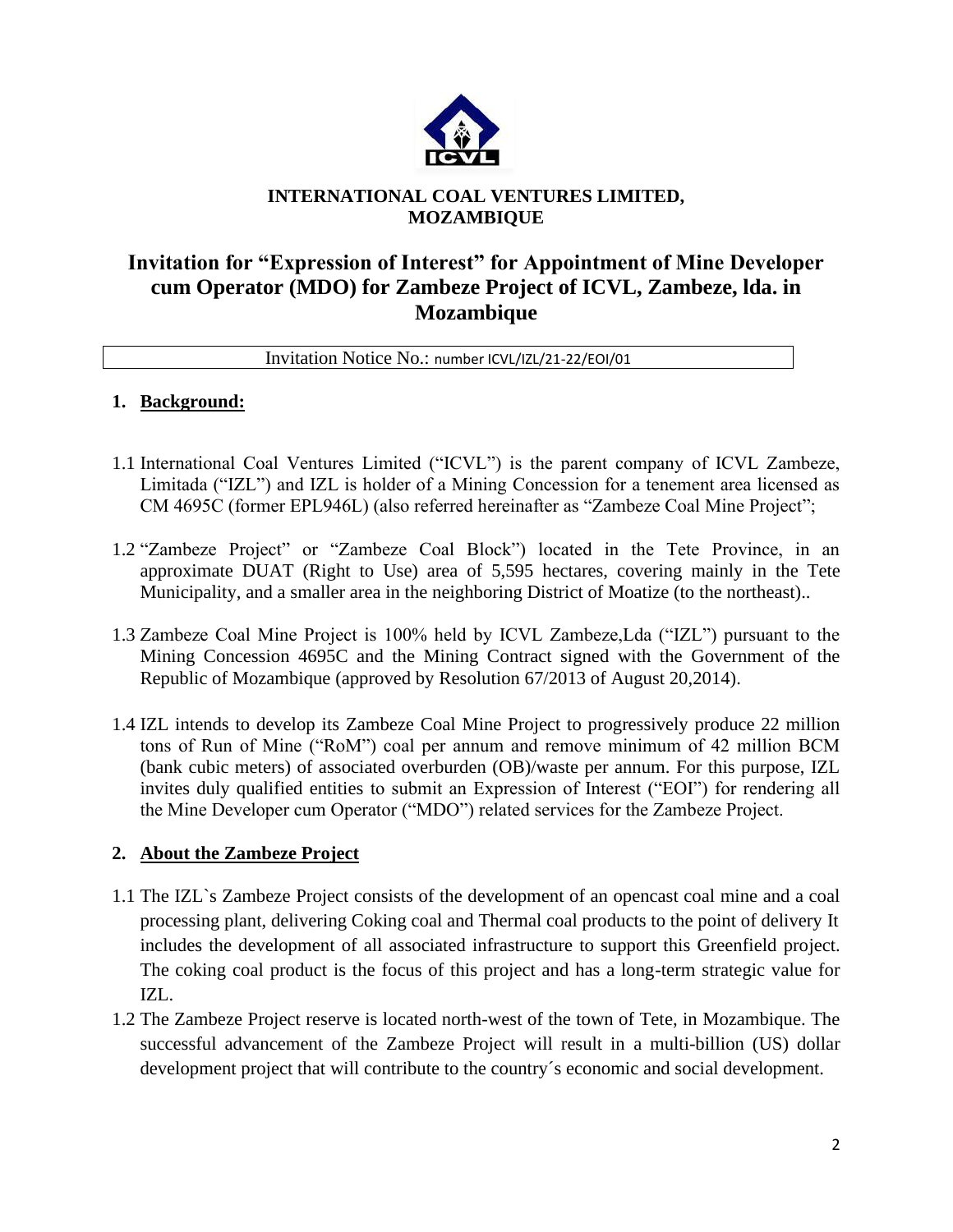- 1.3 The Zambeze Project has been actively explored since 2005 and historical exploration techniques have included geological mapping, open hole (non-coring, percussion and reverse circulation) and slim line and large diameter full core drilling.
- 1.4 The Zambeze Project contains a very large (>1.8 billion total tonnes in situ) coal deposit within the Moatize sub-basin coalfield of the Tete Province of Mozambique, 460 million tonnes of which are contained within the current open pit outline. The targeted seams (C, E, F and G) can be mined at a Life of Mine strip ratio of average 1.9 bcm per tonne of coal. The most important seam is the C Seam (Chipanga Seam equivalent), which accounts for some 76% of the total raw tonnage, 76% of the primary product tonnes and 70% of the secondary product tonnes within the proposed pit outline. The Chipanga seam (C) was intersected at depths between 13.72 m and 319.28 m, varying in thickness from 18-36 m. The pit will be a maximum of 200 m deep for the initial 20 year LoM. The coal seams dip towards the Southwest at angles of between  $2^{\circ}$  and  $15^{\circ}$ .
- 1.5 IZL intends to develop the Zambeze Coal Mine Project to produce Hard Coking coal with 10.5% -13.5% ash products and Thermal coal with 26.0 - 30.0% ash product. Ash content and other quality parameters for Hard Coking Coal and Thermal Coal will be specified in the tender document. Coking coal recovery, however, is the focus of the development.
- 1.6 While the mining concession is valid for 25 years, the project has potential to deliver a longlife asset that could still be operated well beyond that timeframe. The development of the Zambeze Project is to achieve a target process plant feed rate of 20 Mtpa of deshaled RoM. Construction is planned in two 10 Mtpa stages, the second stage commissioning scheduled for completion approximately 12 months post commissioning of the first stage works. The design life of the project is 20 years.
- 1.7 Zambeze Project is based on a high volume open-cast mine that will produce a significant amount of high quality coking and thermal coal.

Key aspects of the Zambeze Project include:-

- Development of an open-cast mine using conventional truck/shovel combination
- Processing of the ROM coal in Coal Handling & Preparation Plant(CHPP)
- Transportation of processed coal product to the Benga railway stock yard, through a conveyor belt/railway link constructed by the successful bidder from the Zambeze Project site to the Benga stock yard, where load out of product will take place;
- Loading of coal product into railway wagons through suitable loading arrangements on the Sena Railway Line upto Beira port/or through any other feasible route/sea-port arranged by the successful bidder. Final loading arrangement and delivery point shall be fixed on the basis of feasibility during preparation of final RFP document.

#### **3. Intent of the Expression Of Interest (EOI) :**

The primary objective of IZL is to select and appoint a Company/ Consortium with sound financial strength and appropriate experience in opencast mining operations to operate its Zambeze Coal Block through MDO (Mine Developer cum Operator) concept. The MDO shall develop and operate the Zambeze Coal Block in the most cost-effective manner while ensuring reliability in coal production (both in quantitative and qualitative terms) and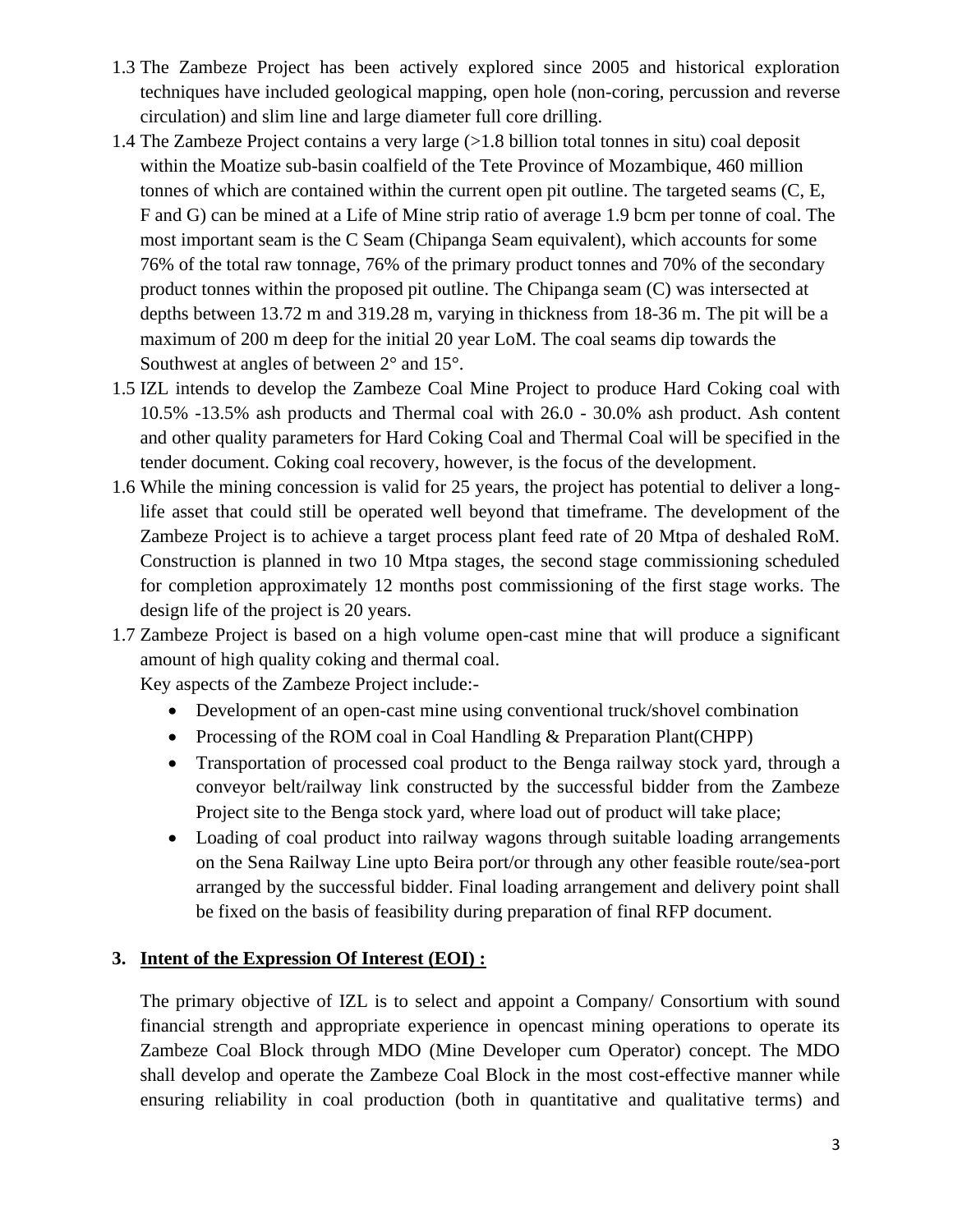ensuring full compliance with prevailing Mining Law and Regulations in Mozambique including those related to Labour, Communities, Health, Safety, Environment etc. The objective of this EOI is only to identify availability of technically and financially capable experienced party (ies) and using the information gathered as a reference for floating of RFP (Request for Proposal) for the MDO to be issued separately.

ICVL Zambeze, Lda (IZL) intends to develop as its Zambeze Coal Project to progressively produce 22 million tons of Run of Mine (RoM) coal per annum. For this purpose, IZL invites duly qualified entities to submit an Expression of Interest (EOI) for rendering the following services:

- **Part 1:-**Development of an open-cut mine using Heavy Earth Moving Machineries (HEMMs) and production of coal ROM along with resettlement of about 1000 (one thousand) families affected by Zambeze Coal Project and other related activities.
- **Part 2:-** Setting up and operating Coal Handling and Processing Plant for handling and processing of 20 million tons ROM coal per annum..
- Part 3:- Transportation of Coal from CHPP to Beira/Nacala/Macuze port for overseas shipment.

The interested parties may express interest for doing the jobs in integrated manner or by forming an association/consortium etc or separately as per their comfort.

### **4. Scope of work for MDO**

#### **A. MDO :-**

The service to be rendered by an MDO will include but will not be limited to the following:

- 1. Generate data, Design, Engineer, invest, develop, operate, maintain, leading to successful coal extraction and transfer of coal to ICVL.
- 2. Coal production at a guaranteed rate.
- 3. Re-settlement of 1000 families affected by Zambeze Coal Project and related activities.
- 4. Initiation of re-settlement of families affected by Zambeze Coal Project by October 2024
- 5. Deviation of Zambia road and electrical power line approximately 10km after 10 years of operation;
- 6. Developing the mines as per the approved Mining Plan
- 7. Removal of top soils, overburden and inter burden to produce Run of Mine (ROM) coal.
- 8. Liaisoning with Government and Local Authorities, dealing with local communities, assessing environmental issues, working on land related issues, etc.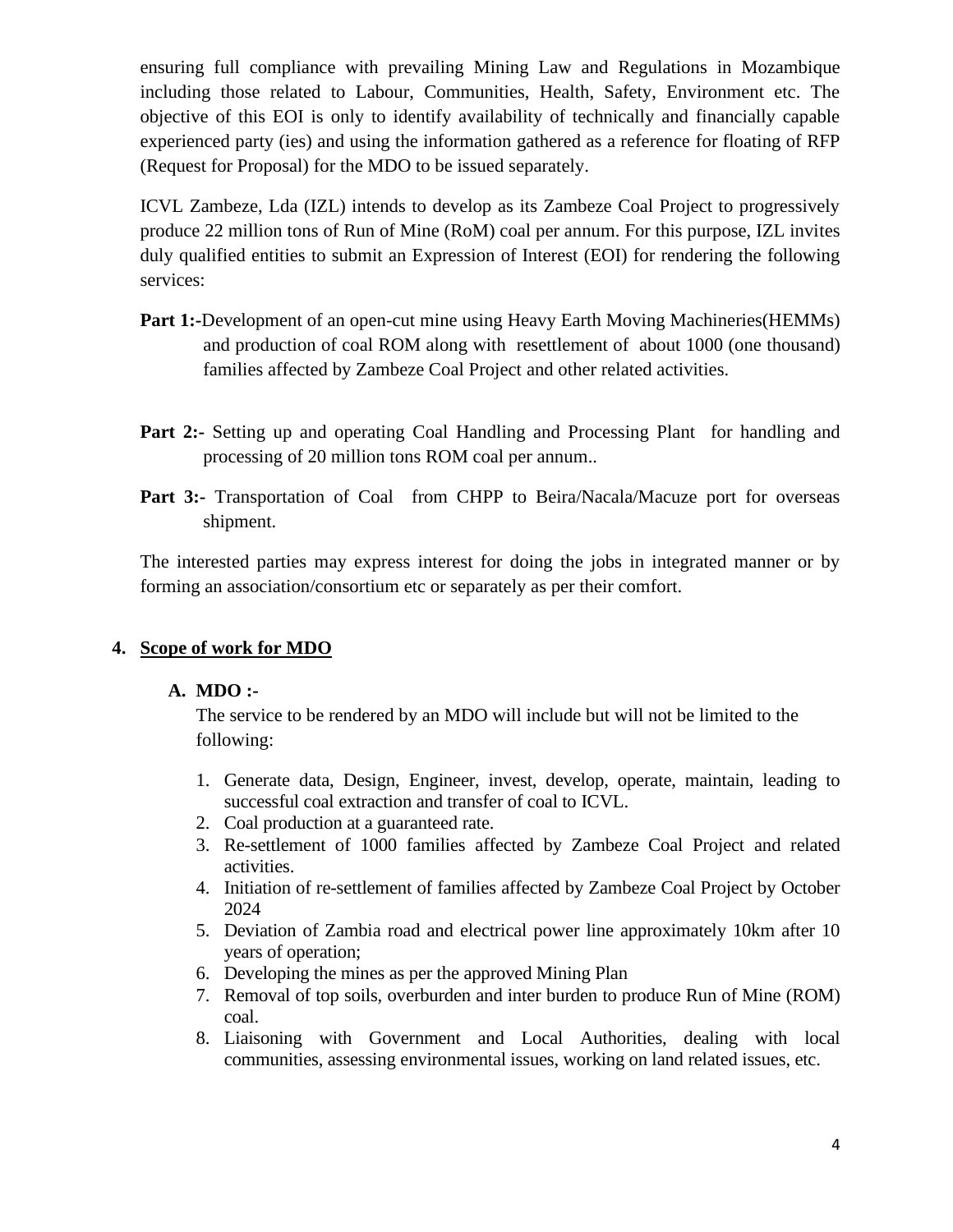### **B. CHPP Operator (CHO):-**

The service to be rendered by an MDO/CHO will include but will not be limited to the following:

- 1. Setting up Coal Handling and Processing Plant (CHPP) 20 million tons ROM coal per annum exclusively for Zambeze Coal Mines
- 2. Assessing and providing power and water requirement for the CHPP
- 3. Commencing the operations of CHPP to process Run of Mine (ROM) coal and storing the processed coal in bunkers.
- 4. Up-scaling the production target progressively within the least possible time to process 20 million tons of plant feed per annum to produce 10.5/13.5% ash content coking coal by utilizing the state of the Art technology to maximise the yield.
- 5. Installation of suitable arrangements for handling of Rejects &Tailings.

### **C. Coal chain operator( CCO)**

The service to be rendered by an MDO/CCO will include but will not be limited to the following:

- 1. Transportation of Coking and Thermal coal from CHPP head to the Benga railway siding through a conveyor belt and loading of wagons through silos.
- 2. Deployment of required number of fleet of trains ( Loco & Wagon) for transporting 6 to 7 million of coal per annum. to Beira /Nacala/Macuze port.
- 3. Liaising with Government and Local Authorities, dealing with local communities, assessing environmental issues, working on land related issues, etc.

### **5. Responsibility of ICVL Zambeze, LDA (IZL)**

- 1. IZL will continue to be the legal holder of the coal blocks and the coal thus produced.
- 2. Provide the Geological report& Mining plan etc. to the extent and detail already available with IZL.
- 3. Obtaining the required land acquisition (DUAT) to start the coal mine.

### **6. Other terms**

- 1. Coal produced will be the property of IZL. MDO shall transfer total coal thus produced to IZL.
- 2. IZL shall pay a "Fee" to MDO as quoted by the Participant for the coal produced and transferred (this will be the Bidding element while participating in the subsequent RFP). Price variation formula will be provided in the subsequent RFP document.
- 3. The entire mining operations until specified point of delivery shall be governed by prevailing Mozambican laws. The intending participants should already have requisite Mozambican licenses for carrying out the jobs as a MDO. Those who are not currently in possession of requisite Mozambican licenses must be able to produce such licenses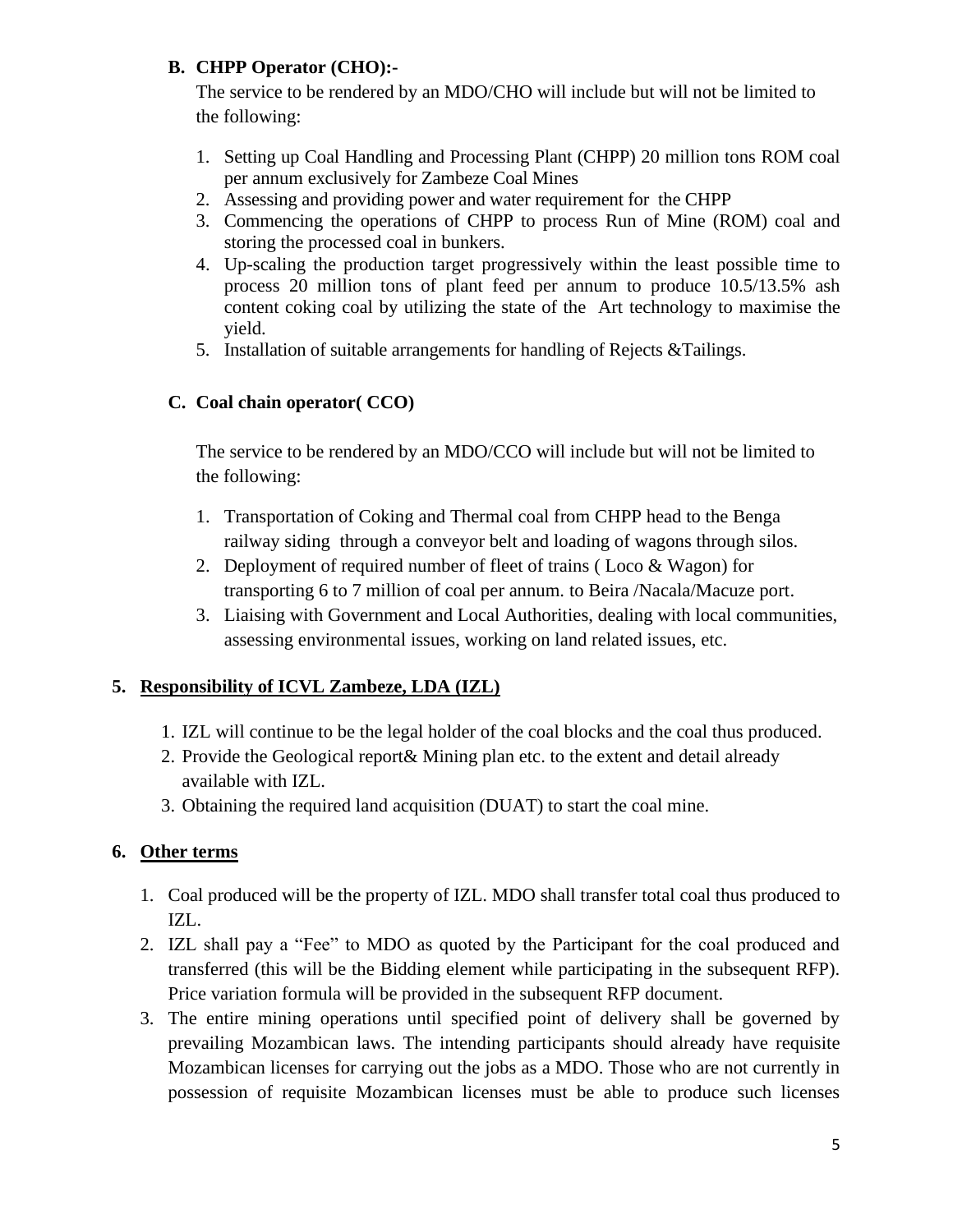before acceptance of their offers against subsequent RFP. Labour, Communities, Health, Safety and Environment (HSE) requirement of Mozambique must always be adhered to.

- 4. The intending participants may schedule their visit to the Project site (the date of the site visit will be notified to all the participants after assessment of a feasible date for majority of the participants) to familiarize themselves with the site conditions and other details of the Project. An Executive Summary of the Project will be shared with interested participants on execution of the Non-Disclosure Agreement (format enclosed) with IZL. Term of the contract is approximately twenty (20) years/ life of mine, whichever is more. In case the life of mine exhausts before twenty (20) years, IZL shall not be liable or accountable as the expected life of mine can change depending on the rate and pace of mining. The average in-situ strip ratio is1.9.
- 5. Under Mozambican law, during the project execution and Plant operation stage, the MDO would be required to give preference to local work force and local companies for supplies and services that are planned to be subcontracted.
- 6. Participants submitting their EOI shall bear all expenses and costs incurred in relation to its preparation, submission and presentation, if any, at any stage of the EOI. Neither IZL nor any of their respective employees or representatives shall reimburse or otherwise be responsible for any costs incurred during the process. The information provided herein should not be considered as a promise or certification of the final decision of IZL. IZL reserves the right to modify any aspect of the Project. Submission of an EOI does not guarantee that the participant will receive an invitation to subsequent RFP, if any. The future terms and conditions of the subsequent RFP, if any, may override the terms and conditions of this EOI.
- 7. This document is being issued to only elicit an Expression of Interest from the interested parties for the specified work and shall not constitute any binding commitment from IZL to proceed with the work or invite any or all interested parties in the subsequent discussions/ bidding process. The objective of this EOI is only to identify availability of technically and financially capable experienced party (ies) and using the information gathered as a reference for floating of RFP for the MDO to be issued separately. IZL reserves the right to withdraw from the process or any part thereof, to accept or reject any or all applications in full or in part at any stage of process and/or to modify the process or any thereof or to vary the eligibility criteria, scope and terms of EOI or subsequent RFP at any time without assigning any reasons whatsoever. No financial obligations, whatsoever, shall accrue to IZL in such an event.
- 8. Participant(s) of this EOI can be either a single registered Corporate Entity or Consortium formed of not more than 3 companies. Minimum requirement in constitution of the Consortium, minimum obligation of each member of consortium for fulfilling of eligibility criteria, other obligations of each member of consortium etc. shall be stipulated in the subsequent RFP. Before submission of EOIs, clarifications, if any, may be mailed by intending participants until \*\*. \*\*. 2022 to the following Electronic address: clarifications.zambeze@icvl.co.mz. The intending participants, at their own cost, before submission of EOI, the intending participants, at their own cost, may opt to do a site visit at Tete for which they should email their plan of visit to ICVL Zambezi Limitada (IZL)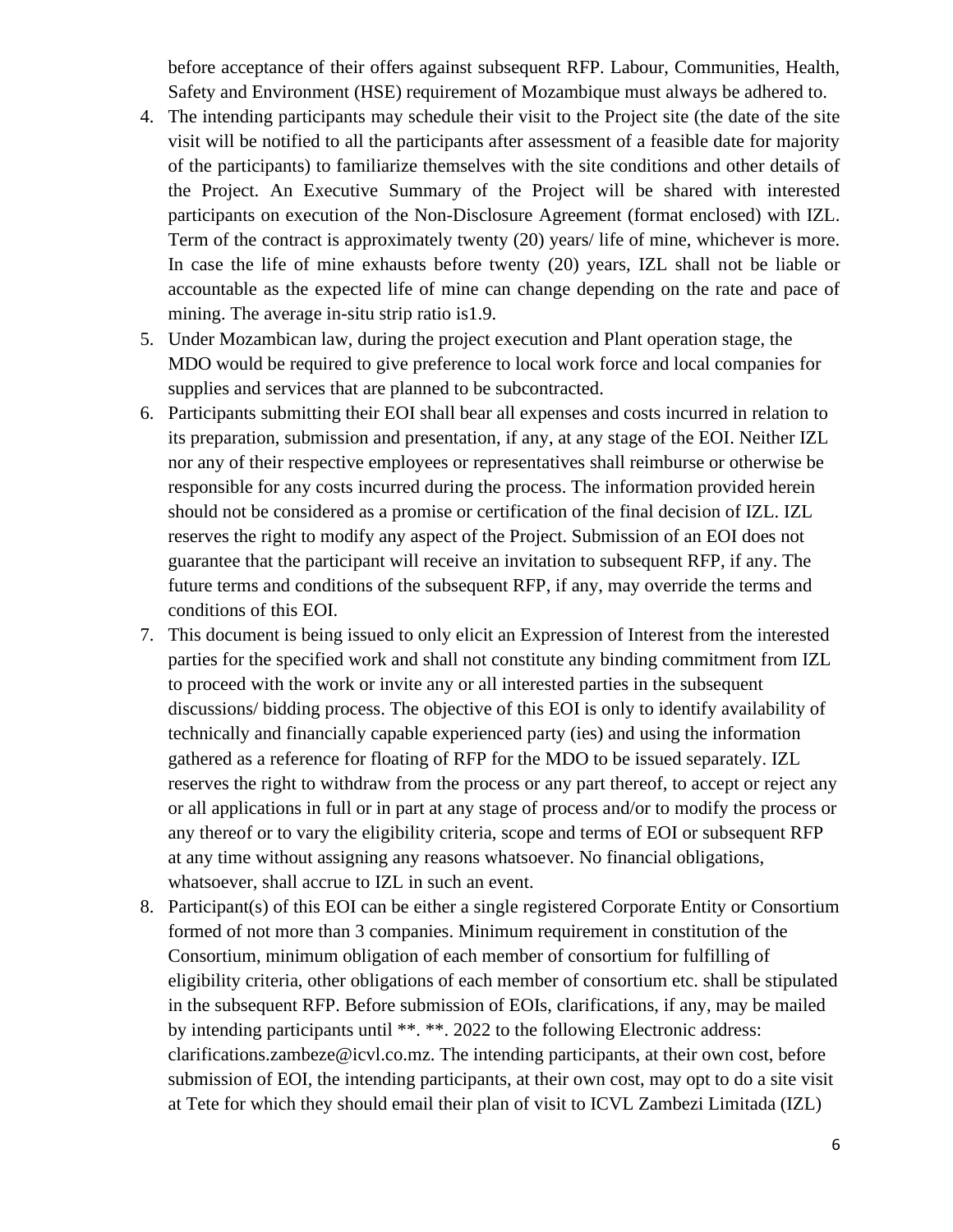preferably 7 days in advance. Those who are unable to do a site visit before submission of EOI, may do so later on, when ICVL Zambezi Limitada (IZL) would issue a tender inviting bids.

9. The Expression of Interest with the subject: EOI for Appointment of MDO for Zambeze Project of ICVL Zambeze,Lda shall be submitted no later than 15:00 hours, Mozambique time, of  $22<sup>nd</sup>$  March 2022 to the following Electronic address: [buying.zambeze@icvl.co.mz](mailto:buying.zambeze@icvl.co.mz)

#### **7. Eligibility criteria for EOI participation**

Expression of Interest (EOI) are invited only from the participants fulfilling the following technical as well as financial criteria

- 1.0: Technical: The interested Participant(s) shall adequately demonstrate the following minimum technical capabilities:
	- 1.1 : Minimum three (3) years' experience of excavation/ raising of RoM in opencast mining by using appropriate mining technology and should have produced at least Five (5) million tonnes of RoM Coal, Iron Ore or other minerals (e.g. Lignite, Bauxite, Limestone, Copper, Manganese) in any One (1) year during last three (3) financial years ending on or before the date of the EOI, out of which at least Three (3) million tonnes should be from a single mine.
- 2.0: Financial: The Participant has to satisfy the following financial criteria (jointly in case of consortium).
	- 2.1: The bidders for three parts shall have to fulfil the Net worth of more than USD 200 million (United State Dollars Two Hundred Millions). In case of bidders of less than 3 parts the net worth shall be reduced proportionately as on the date of the financial accounting year ending on or before the date of the EOI. Net worth should be equal to or more than 100% of its paid-up share capital.
	- 2.2: The Participant shall have to fulfil the average annual turnover of at least USD 400 million (United State Dollars Four Hundred Millions) during last three (3) consecutive financial years ending on or before the date of the EOI. In case of bidders of less than 3 parts the net worth shall be reduced proportionately.
	- 2.3: The Participant shall have to fulfil the average annual Cash Accrual (Profit after Tax + Depreciation + other non-cash expenses) of at least USD 50 million (United State Dollars Twenty Thirty Millions) during last three (3) consecutive financial years ending on or before the date of the EOI. The Participant shall have a positive cash accrual for the last completed financial year immediately preceding year of the date of the EOI

#### **8. Submission of EOI**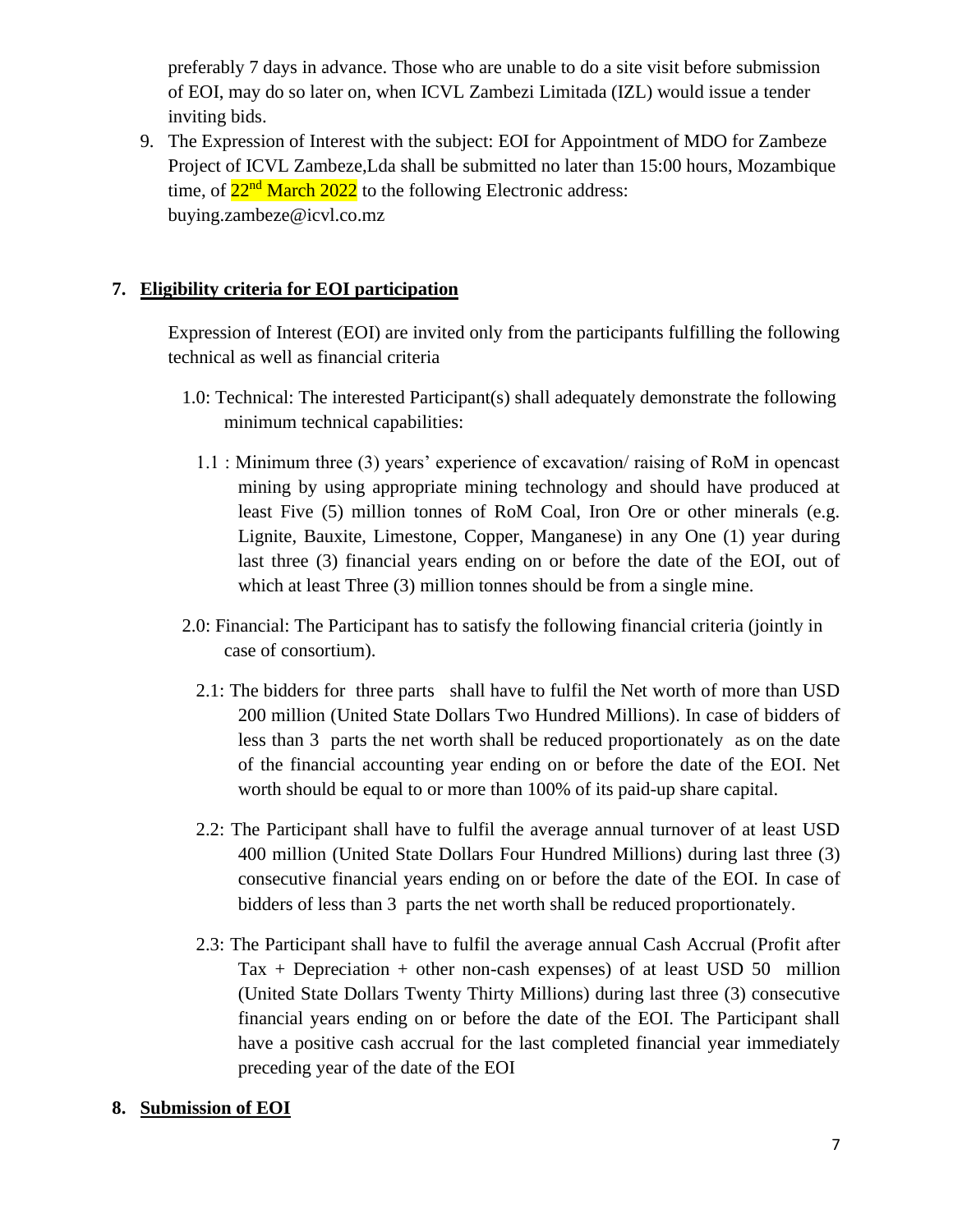Eligible and interested companies or Consortium shall submit their EOI (in English language) in the specified format along with the following documentation to the Electronic address specified by IZL

- ➢ Company Profile
- ➢ Certificate of incorporation (and any certificate of change of name or other amendment).
- ➢ Certified copies of its Memorandum / Articles of Association.
- $\triangleright$  Certified financial accounts for last three (3) financial years showing year wise Profit Loss, Turnover and Net worth for the last three (3) years. In case the financial data of any applicant is in currency other than USD, it shall be converted to USD considering the prevailing exchange rate (average of selling and buying rate) from Central Bank of Mozambique/ Central bank of country of incorporation as on date of closing off respective account.
- $\triangleright$  Evidence of Tax Registration and Declaration of the Commencement of Activities.
- ➢ Tax Certificates (VAT / Income Tax / Tax License, etc.).
- ➢ Certificate of Commercial Registration with Mozambican Authority or in case not already registered with Mozambican Authority, then expressed intent to do so within stipulated period in the subsequent RFP.
- ➢ List of References.
- ➢ Portfolio of projects completed / under progress.
- $\triangleright$  List of projects executed / under execution in the last ten (10) years, highlighting similar works as the one referenced on this EOI, with supporting documents such as project details, cost of the project, client name, contract order and completion certificate issued by the contracting party etc.

#### **9. Potential participants conference**

A conference will be arranged by ICVL Zambeze, Lda (IZL) after preliminary examination of the Expression of Interest (EOI) submitted by the eligible and potential participants. Participation to such conference will be by invitation only and decision of ICVL Zambeze, Lda (IZL) would be final.

\* \* \* \* \*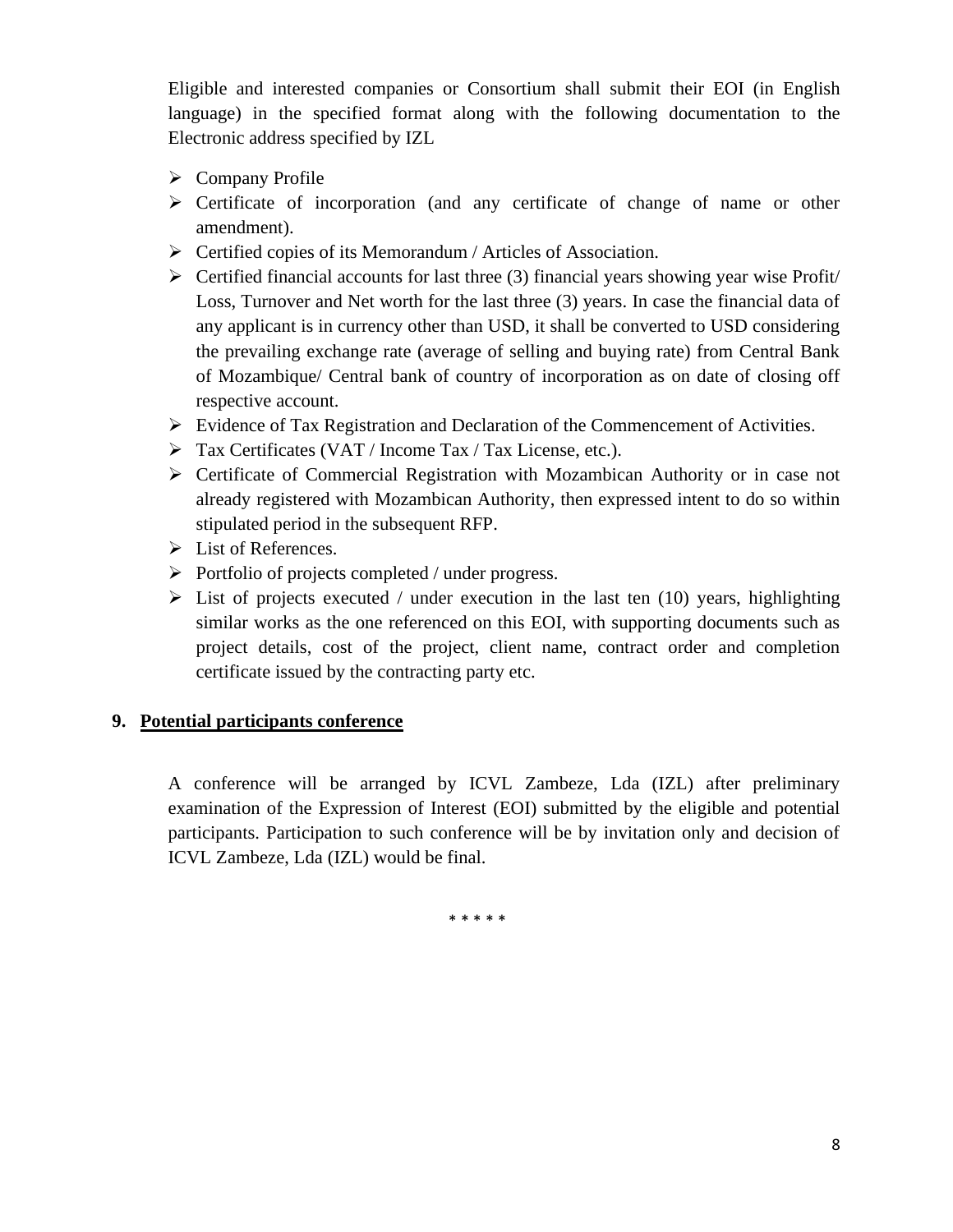#### Format: **Expression of Interest (EOI)**

Date: 21/02/2022

To HOD (Procurement), ICVL

Dear Sir,

In reference to EOI number *ICVL/IZL/21-22/EOI/01 dated 22.02.2022* inviting Expression of Interest (EOI) for Mine Development cum Operations for Zambeze Coal Project; we hereby submit our interest to participate in the referenced project.

We believe and hereby confirm that we have requisite experience and financial capability to carry out the job successfully and sustainable basis. Our details are given below:

- 1. Name, registered address & operational office address:
- 2. Name & designation of the concerned officer to whom all references shall be made:
- 3. Website:
- 4. Telephone:
- 5. E-Mail:
- 6. Chief Executive and Board of Directors:
- 7. E-mail:
- 8. Telephone:
- 9. Total number of Employees:
- 10. Type of the Organization (Public Sector/Limited/Private Limited/Partnership/Proprietary /Society/Any other)
- 11. Locations and addresses of Offices, and operational locations (enclose the list):
- 12. Name & address of local representative, if any :
- 13. Category of Applicants
	- a) Individual Company
	- b) Consortium consisting of 1.  $\qquad \qquad$  2.

3. and the sout of which the set of the set of the set of which  $\frac{1}{2}$  is delegated to be the

leader of the consortium and area of responsibility is as bellow.

| 1. | Area |
|----|------|
| 2. | Area |
| 3. | Area |

(Consortium Member Name) (Area of Responsibility)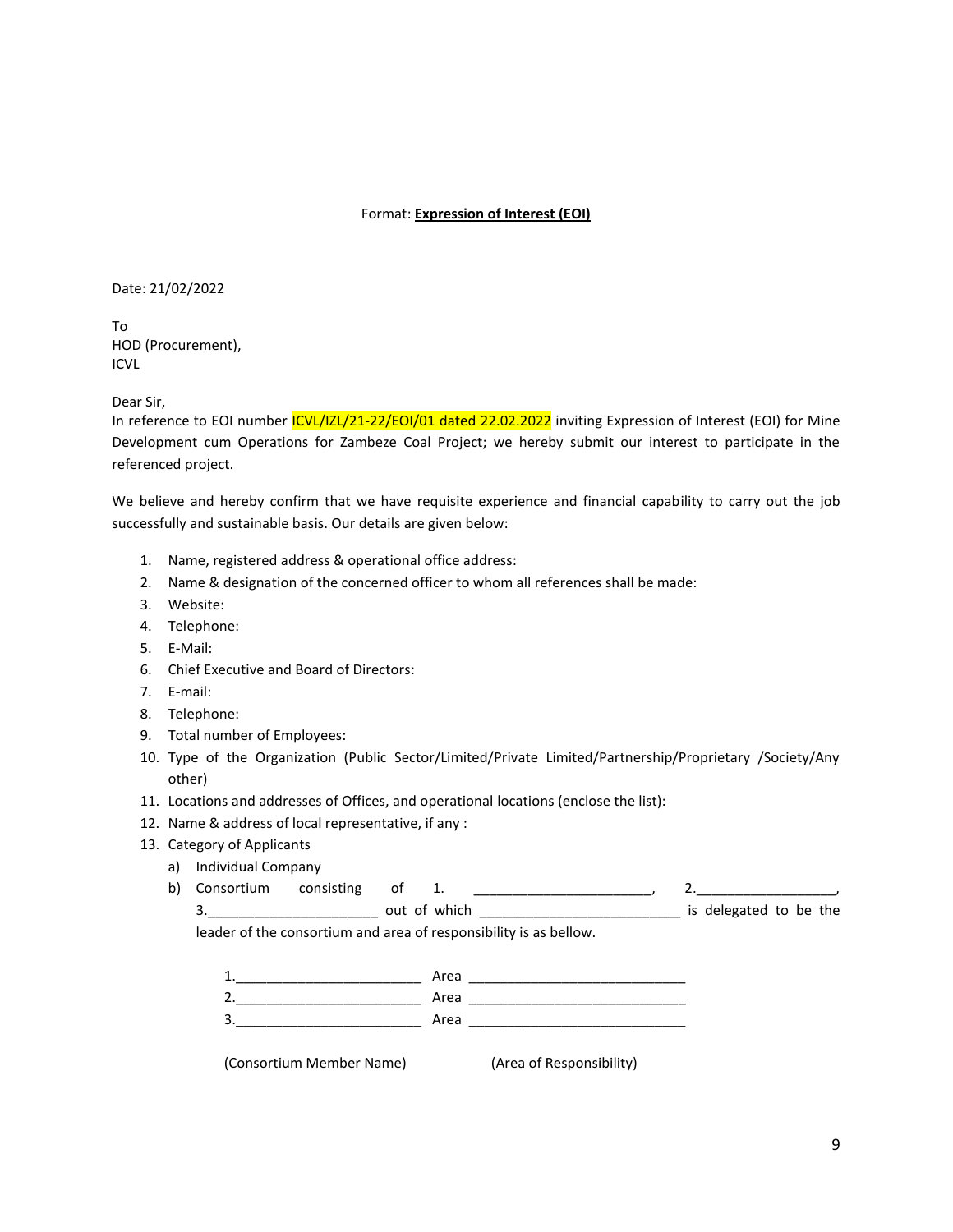*In case of individual company, certificate of incorporation, certified copy of memorandum & articles of association, tax registration certificate and declaration of commencement activities are enclosed.* 

*In case of consortium, Copy of Consortium Agreement stating leader of the consortium and role of each member of the consortium is enclosed. Further in respect of each consortium members the following are also enclosed:*

| Document Type                       |                            | Member 1 | Member 2 | Member 3 |
|-------------------------------------|----------------------------|----------|----------|----------|
| Certificate of incorporation<br>(a) |                            |          |          |          |
| (b)                                 | Certified copy of member   |          |          |          |
|                                     | and article of association |          |          |          |
| (c)                                 | Tax registration           |          |          |          |
|                                     | Declaration of the         |          |          |          |
|                                     | commencement of activities |          |          |          |

| Sl.            | Name                                | Name of Project                           | Project                                    | <b>Duration of Contract</b>      |                                  | Value of the     | Remarks |
|----------------|-------------------------------------|-------------------------------------------|--------------------------------------------|----------------------------------|----------------------------------|------------------|---------|
| No.            | and<br>Address<br>of the<br>Project | Owner/Authority<br>and Contact<br>Details | Description<br>(Brief<br>Scope of<br>work) | Date of<br>Award the<br>Contract | Date of<br>Completion<br>Project | Project<br>(USD) |         |
| $\mathbf{1}$   |                                     |                                           |                                            |                                  |                                  |                  |         |
| $\overline{2}$ |                                     |                                           |                                            |                                  |                                  |                  |         |
| 3              |                                     |                                           |                                            |                                  |                                  |                  |         |
| $\overline{4}$ |                                     |                                           |                                            |                                  |                                  |                  |         |
| 5              |                                     |                                           |                                            |                                  |                                  |                  |         |
| 6              |                                     |                                           |                                            |                                  |                                  |                  |         |
| $\tau$         |                                     |                                           |                                            |                                  |                                  |                  |         |
| 8              |                                     |                                           |                                            |                                  |                                  |                  |         |
| 9              |                                     |                                           |                                            |                                  |                                  |                  |         |

14. Details of Similar Projects executed / under execution:

NOTE:

- Contract orders and completion certificates for each project enclosed.
- In case of consortium, details for Project executed of all members of the consortium to be mentioned.

#### 15. Financial Information

| Year | Net worth | Annual Turnover Annual Profit/Loss |  |
|------|-----------|------------------------------------|--|
| 2017 |           |                                    |  |
| 2018 |           |                                    |  |
| 2019 |           |                                    |  |
| 2020 |           |                                    |  |
| 2021 |           |                                    |  |